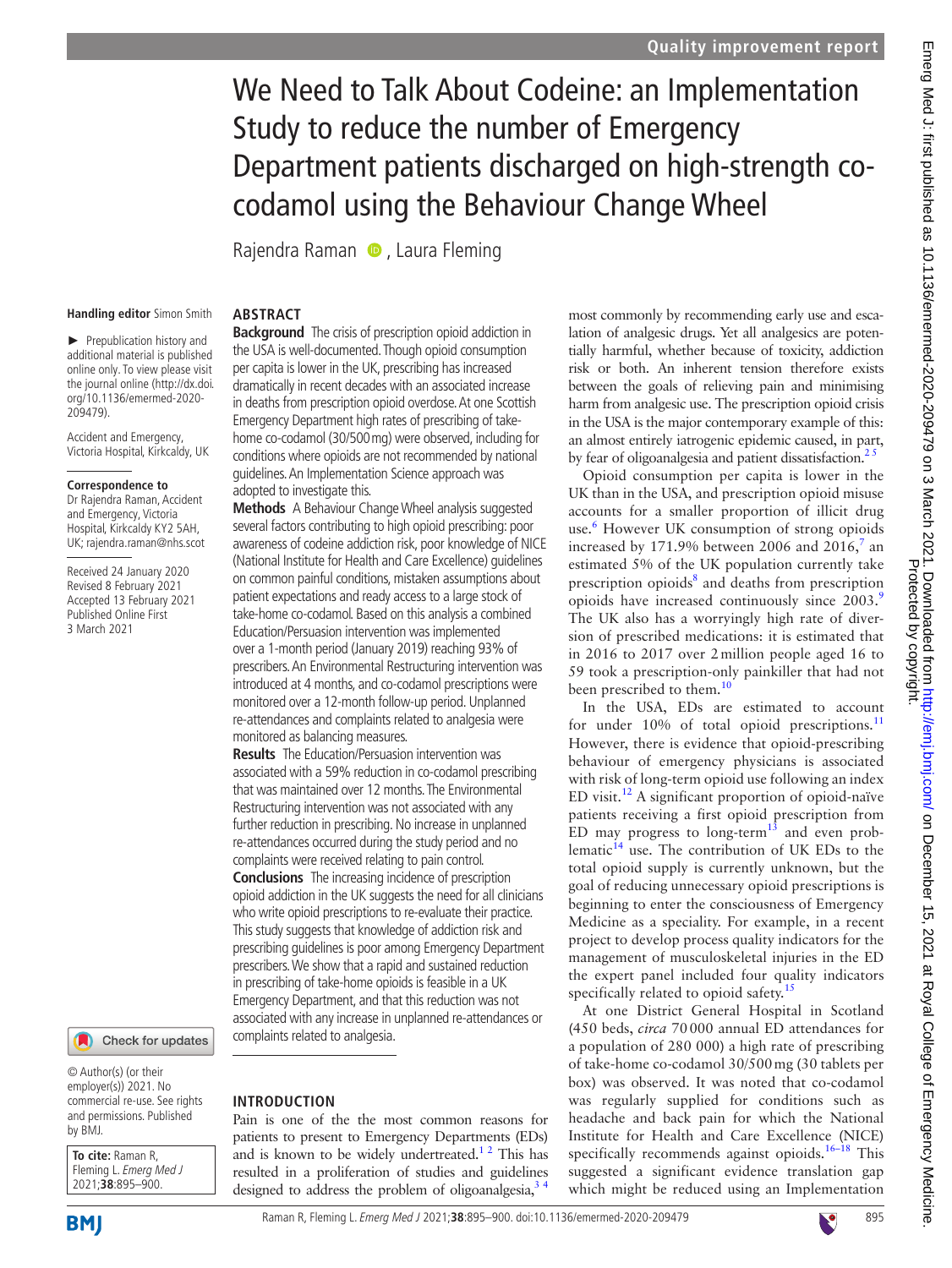

**Figure 1** Numbers of boxes of take-home co-codamol by discharge diagnosis before the start of the project (December 2018), at 4 months (April 2019) and at 8 months (August 2019) for the eight most frequent diagnoses. 'Other' includes all diagnoses for which three or less boxes of take-home co-codamol were given. TTO, To-Take-Out; MSK, Musculoskeletal; ENT, Ear-Nose-Throat; UTI, Urinary Tract Infection.

Science approach.<sup>19</sup> Here, we report the results of a 12-month study aiming to reduce the rate of take-home co-codamol prescribing, with a dual focus<sup>20</sup> on the implementation strategy (the Behaviour Change Wheel) $^{21}$  and the healthcare intervention implemented (reduction in opioid prescribing rates).

#### **METHODS**

#### **Pre-implementation Planning**

An initial audit was conducted of all patients discharged home from the ED over a 1-month period (2988 patients); 10.3% were given take-home co-codamol, compared with 1.2%, 1.6% and 4.5% for paracetamol, ibuprofen and naproxen, respectively. The majority of co-codamol prescriptions were for limb injuries ([figure](#page-1-0) 1) and prescribing rates were similar across all grades of clinicians. Informal discussions with prescribers suggested that co-codamol was favoured for two main reasons: the perception that weak opioids provide better analgesia than paracetamol or Non-Steroidal Anti-Inflammatory Drugs (NSAIDs), and the perception that patients expect to be discharged with medications that they cannot buy over the counter. These findings

<span id="page-1-0"></span>were discussed with all 11 ED consultants, pharmacy staff (Lead Pharmacist, Senior Pharmacist with responsibility for 'desirable stock' and Chief Pharmacy Technician), two representatives of the Emergency Nurse Practitioner group, the senior ED nursing group and the lead consultant for the hospital's Acute Pain Team (hereafter 'stakeholders'). All stakeholders expressed surprise at the extent of co-codamol prescribing from ED and agreed that there appeared to be a 'co-codamol culture' which required further investigation. There was broad agreement that reducing opioid prescriptions was a sensible goal so long as this did not result in an increase in uncontrolled pain and patient dissatisfaction.

The COM-B Model $^{21}$  was used to understand the target behaviour (prescribing take-home co-codamol) in terms of Capability, Motivation and Opportunity. Potential sources of the target behaviour identified under each of these domains are shown in [figure](#page-1-1) 2, and each was considered in turn as a possible area for study and intervention.

Regarding the analgesic benefit of weak opioids (C1), multiple studies have failed to show superiority over non-opioid analgesics



<span id="page-1-1"></span>**Figure 2** COM-B analysis showing potential factors contributing to high take-home co-codamol prescribing. ED, emergency department.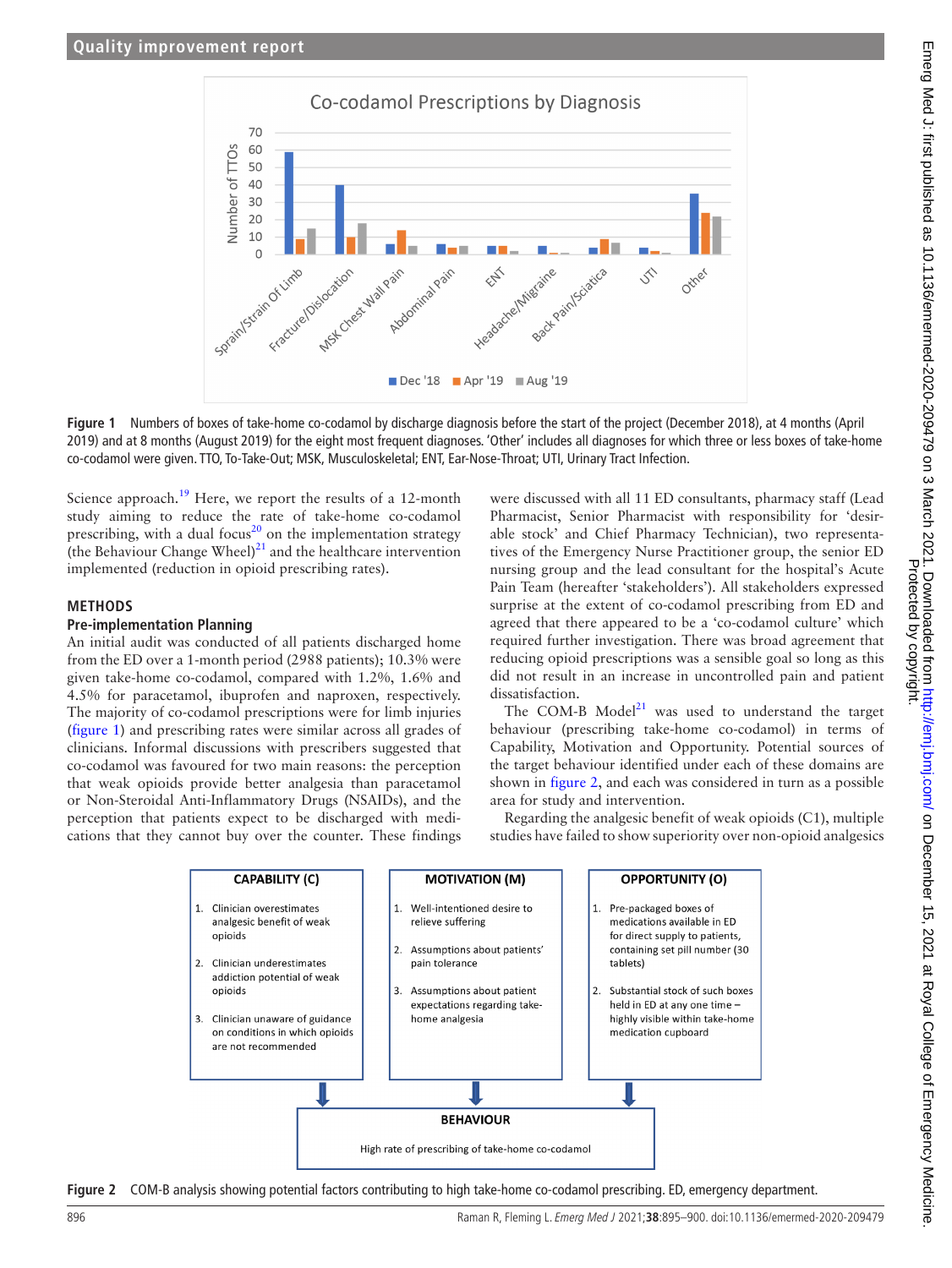for acute musculoskeletal injuries. $22-24$  However many guidelines (including the Royal College of Emergency Medicine's guideline on pain management in adults<sup>[4](#page-4-6)</sup>) continue to recommend oral codeine for moderate pain, making this a controversial area for intervention. By contrast, the addiction potential of weak opioids (C2) is well-established, $25$  as are evidence-based guidelines on conditions in which opioids should be avoided<sup>16–18</sup> (C3) therefore these areas were selected for further study.

The desire to relieve suffering (M1) was assumed to be a goal of all clinicians and was not explored further. However, it is known that clinicians often make assumptions about what their patients expect (M2 and M3) and that these assumptions can affect prescribing behaviour, $26$  therefore these areas were also selected for further study.

Regarding opportunity to supply opioids (O1 and O2) there is evidence from systems with electronic prescribing that prepopulated default pill numbers affect the opioid prescribing behaviour of emergency physicians.<sup>[27](#page-5-14)</sup> To our knowledge no similar studies have been conducted in EDs with direct supply of take-home opioids to patients, therefore extensive consultation with Pharmacy stakeholders was undertaken to explore potential interventions.

## **Implementation strategy**

The Behaviour Change Wheel describes nine different Intervention Functions that may follow from a COM-B behaviour analysis: Education, Persuasion, Incentivisation, Coercion, Training, Enablement, Modelling, Environmental Restructuring and Restrictions.<sup>[21](#page-5-10)</sup> Several of these have an established evidence base with regard to ED opioid prescribing, and in order to identify the most appropriate Intervention Functions for this project the six selected COM-B factors (C2, C3, M2, M3, O1 and O2) were evaluated in more detail.

All survey work with patients and prescribers was fully anonymised and received ethical approval from the hospital's Clinical Effectiveness Team.

# **Capability**

To investigate factor C2, 20 prescribers across all grades completed a paper survey in which they were asked how many days of continuous codeine use they thought could lead to codeine addiction (3days / 7days / 30days / 90 days). The sample was based on the number of prescribers who could be surveyed during a single shift, to avoid introducing bias from prescribers discussing the study with each other. None of the 20 prescribers gave the correct answer of  $3 \text{ days}$ .<sup>[25](#page-5-12)</sup>

To investigate factor C3, 16 junior doctors completed a paper survey [\(online supplemental appendix 1\)](https://dx.doi.org/10.1136/emermed-2020-209479) in which they were asked to indicate what painkillers are recommended by NICE for the management of migraine, tension headache and back pain with or without sciatica—conditions for which NICE either 'does not recommend' or 'recommends against' weak opioids.[16–18](#page-5-7) The sample was based on the number of doctors who could be surveyed during a 24-hour period, ensuring that incoming doctors completed the survey before they met with their colleagues at handover. None of these doctors believed that weak opioids are recommended for migraine, and only 6% believed they are recommended for tension headache. However, 56% believed that weak opioids are recommended for back pain without sciatica, and 44% for back pain with sciatica.

The results of these surveys suggested a significant knowledge gap among prescribers regarding the addiction risk of codeine (C2) and evidence-based prescribing guidelines (C3), both of which should be amenable to intervention using the Education function of the Behaviour Change Wheel.

## **Motivation**

To investigate patient expectations of analgesia (M2 and M3) an anonymised paper survey was distributed to consenting, non-intoxicated patients in ED presenting with painful musculoskeletal conditions, who had not received parenteral analgesia, and whom the treating clinician expected to discharge home from ED. This population was chosen because the majority of co-codamol prescriptions were being given out for musculoskeletal conditions ([figure](#page-1-0) 1). To ensure consecutive recruitment a 3-day study period was chosen during which at least one of the authors was continuously present in the ED. Patients were asked to select responses to two statements:

- 1. "When I leave the ED today I expect…" (Advice on how to manage my injury / A prescription for painkillers / Neither of the above).
- 2. "Over the next 24 hours I expect my pain to be…" (Completely gone / Almost completely gone / Still there but bearable / Still there and severe / Very severe).

Forty-one patients completed the survey during the study period. At the same time, 25 ED prescribers of all grades were shown these statements and asked to indicate how they thought 'most patients' would respond.

Twenty-seven per cent of patients surveyed expected a prescription for painkillers. By contrast, 48% of prescribers believed that most patients expect a prescription for painkillers. Seventy-eight per cent of patients expected their pain to be 'Still there but bearable' in the 24 hours following ED discharge, while 7% expected their pain to be 'Almost completely gone' and 0% 'Completely gone'. By contrast, 52% of prescribers believed most patients would expect their pain to be 'Still there but bearable', while 51% believed most patients would expect their pain to be 'Almost completely gone' or 'Completely gone'.

The incorrect assumptions being made by prescribers regarding patient expectations (M2 and M3) might thus be amenable to both the Education and Persuasion functions of the Behaviour Change Wheel.

# **Opportunity**

It was noted that the ED stocked pre-packaged boxes of  $30\times30/500$  mg co-codamol for direct supply to patients on discharge (O1). Thirty tablets represent a 3.75-day supply at maximum dosing, which is significant in light of the Medicines and Healthcare products Regulatory Agency (MHRA) warning that codeine addiction can develop after only  $3 \text{ days'}$  use.<sup>[25](#page-5-12)</sup> Furthermore, there is evidence that ED patients discharged with opioid prescriptions consume substantially fewer tablets than they are supplied with, $28$  potentially contributing to a pool of unused opioid pills in the community which could fuel non-prescription use and diversion. The supply of take-home co-codamol boxes in the ED was continuously maintained at 100 boxes (re-stocked two times per week by Pharmacy). Co-codamol occupied a quarter of the space in the discharge medication cupboard and was therefore highly visible to prescribers (O2).

The possibility of reducing both pill number per box and the number of boxes stocked was discussed at length with Pharmacy stakeholders. The manufacturer of co-codamol 30/500mg does not produce boxes of less than 30 tablets, and Pharmacy advised that repackaging co-codamol into smaller quantities (eg, 10 tablets) was financially untenable because of the staffing costs involved. Furthermore, ED staff were advised that removing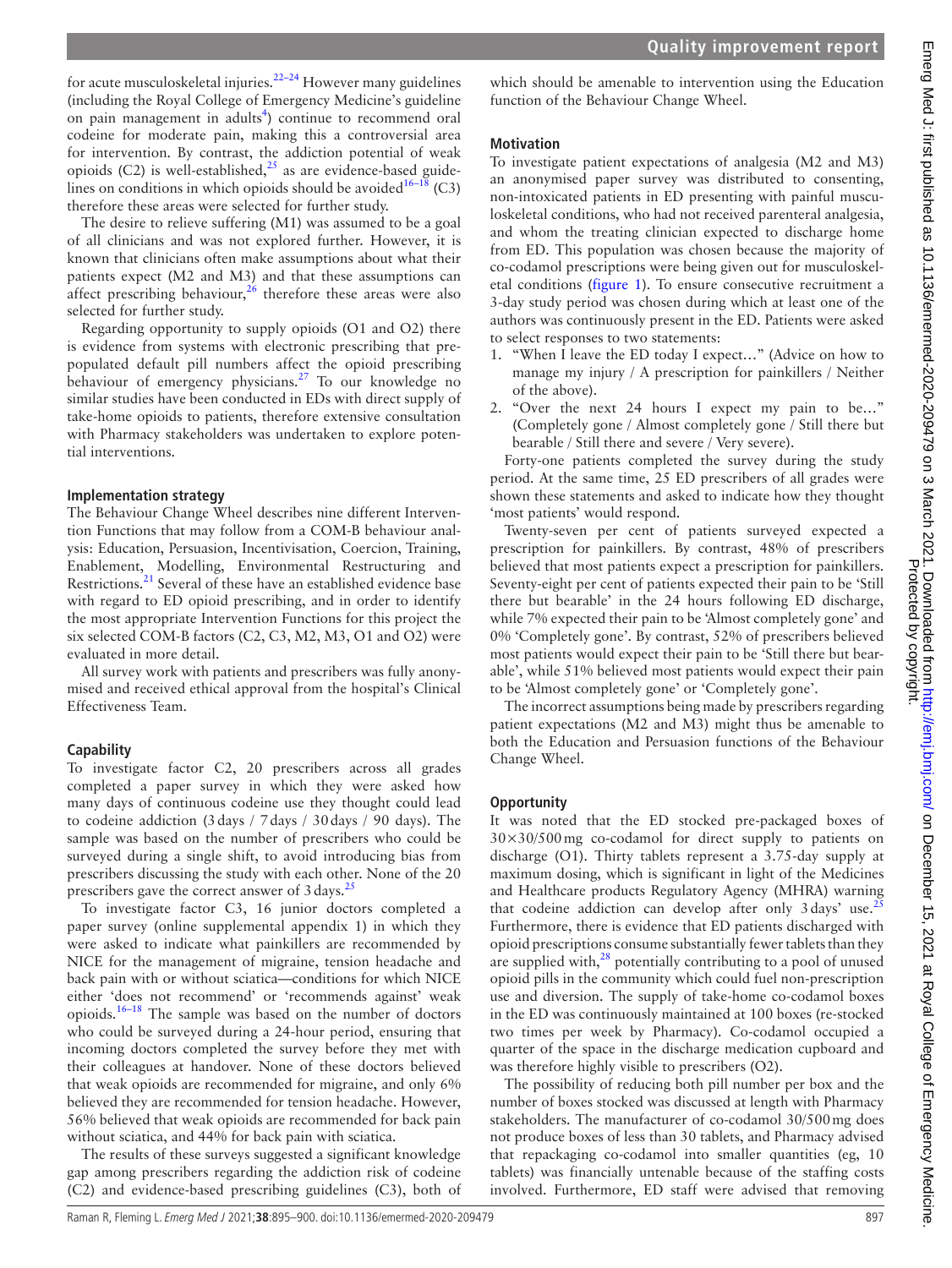#### **Quality improvement report**



<span id="page-3-0"></span>**Figure 3** (A) Run chart showing boxes of take-home co-codamol given out per month (blue line). The red bar represents the period of the Education/Persuasion intervention (January 2019), and the red arrow shows the Environmental Restructuring intervention (1 May 2019). Yellow lines show medians for the time periods before intervention, after the one-month Education/Persuasion intervention, and after the overnight Environmental Restructuring intervention. (B) Numbers of patients re-attending within 7 days of their index presentation (blue lines) with median number of re-attendances (yellow lines) before and after the start of the project (red arrow). TTO, To-Take-Out.

strips of pills from pre-packaged boxes at the point of supply to patients is not legal in the UK. By contrast, reducing the stock of co-codamol boxes held in the ED would be entirely straightforward—an example of the Environmental Restructuring function of the Behaviour Change Wheel.

#### **Interventions**

Educational interventions have previously been shown to achieve short-term reductions in opioid prescribing, but with concerns expressed about their longer-term efficacy.<sup>29</sup> More recently the role of one-to-one education by ED 'clinical champions' has been examined and found to be associated with substantial reductions in opioid prescribing.[30](#page-5-17) A multifaceted educational programme was therefore designed and implemented over a 1-month period (January 2019). An initial 5-minute one-to-one education session was delivered in person to each of the Department's 45 prescribers by one of the authors. The focus of this session was to illustrate the extent of co-codamol prescribing in the Department, to educate prescribers on the addiction risk of codeine and to inform/remind them of NICE recommendations. Prescribers were also informally asked what they thought patients expect on ED discharge, then shown the results of the patient expectations survey. Following the one-to-one session all prescribers were emailed a document summarising the evidence for the analgesic efficacy and addiction risk of codeine,

and signposting NICE guidelines. These targeted interventions were followed by four separate group education sessions delivered at the department's Morbidity and Mortality meetings and at scheduled junior doctor teaching sessions.

Three months after the Education/Persuasion intervention, the Environmental Restructuring intervention was enacted by reducing the ED's stock of take-home co-codamol from 100 to 50 boxes.

#### **Evaluation of interventions**

Process Measures included the proportion of ED prescribers receiving the individual face-to-face Education/Persuasion intervention, the proportion of prescribers attending follow-up group education sessions, and the number of take-home co-codamol boxes stocked in the department.

The primary Outcome Measure was the number of boxes of co-codamol given out by the department per month, which was monitored continuously after the start of the project and compared with the 5-month period before the first intervention. Repeat audits were conducted at 4 months and 8 months to examine the diagnoses for which co-codamol was being given.

The stakeholder group had been keen to ensure that any reduction in opioid prescribing was not accompanied by an increase in uncontrolled pain after ED discharge. The primary Balancing Measure was therefore selected as the number of unplanned re-attendances within 7days of the index visit per month. All formal complaints received by the department after the start of the project were also examined for any that related to pain control.

Given the small sample sizes and non-parametric data set, statistical analyses were performed for the primary Outcome and Balancing Measures using the Mann-Whitney U test in Microsoft Excel.

## **RESULTS**

## **Process measures**

Ninety-three per cent of prescribers working in the ED at the time of the Education/Persuasion intervention received the one-to-one education session, 100% received the summary document by email and 62% attended at least one of the four follow-up group education sessions. The Department's take-home co-codamol supply was maintained at 100 boxes until April 2019 and reduced to 50 boxes on 1 May 2019.

#### **Outcome measures**

The median number of boxes of co-codamol supplied by the department was 308 per month in the 5 months prior to the start of the project, 122 per month in the 3 months after the Education/Persuasion intervention and 131 per month in the 9 months after the Environmental Restructuring intervention [\(figure](#page-3-0) 3A). Overall, this represented a reduction in prescriptions of 59% (Mann-Whitney U test, p=0.018) after the Education/Persuasion intervention with no statistically significant change after the Environmental Restructuring intervention. The major reduction in co-codamol prescriptions was for limb injuries; prescriptions for headache dropped to near zero, while prescriptions for back pain continued at a low level ([figure](#page-1-1) 2).

#### **Balancing measures**

There was no statistically significant difference in the median number of unplanned re-attendances within 7days of index presentation before and after the start of the project (76 vs 85, Mann-Whitney U test  $p=0.19$ ) [\(figure](#page-3-0) 3B). The department received no complaints related to analgesia during the period of the study.

#### **DISCUSSION**

In this Implementation Study, interventions targeting opioid prescribing behaviour were associated with a 59% reduction in the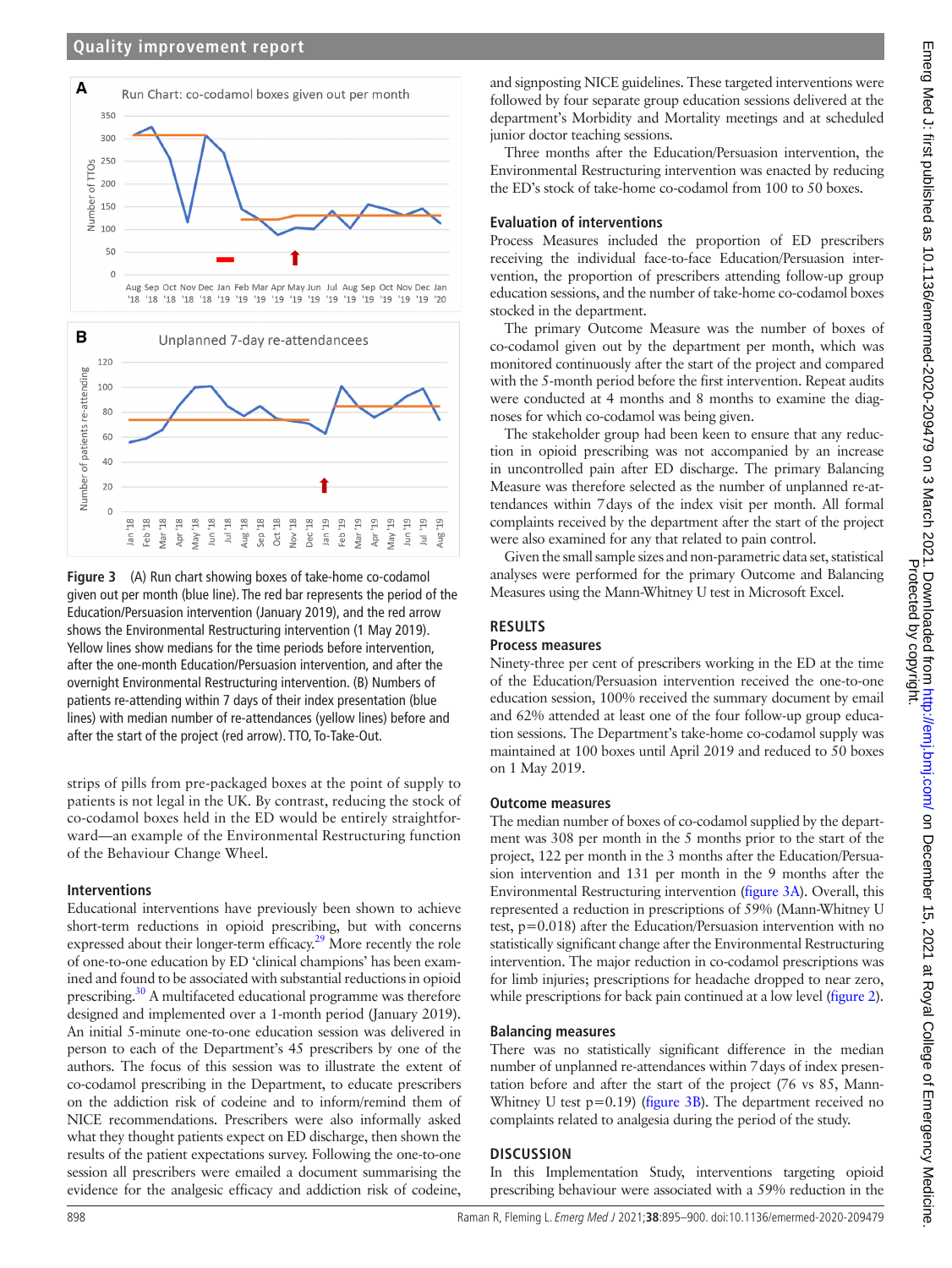number of boxes of high-strength co-codamol given out by a UK ED. The magnitude of this change compares favourably with other studies targeting opioid prescribing which have reported reductions in the range of 3.5% to 40%. $^{27\,31-39}$  Other studies have used a variety of Intervention Functions to reduce opioid prescribing including Training,  $31$  Restriction,  $32-36$  Environmental Restructuring<sup>[27 37](#page-5-14)</sup> and Coercion.<sup>38 39</sup> This study demonstrates that a single, multifaceted Education/Persuasion intervention targeting all ED prescribers over a 1-month period was associated with a rapid reduction in opioid prescribing. An Environmental Restructuring intervention at 4 months did not result in any further reduction. This may be because the prominence of co-codamol boxes in the take-home drug cupboard did not in fact influence prescriber behaviour, or because a floor effect had already been reached following the Education/ Persuasion intervention. It is also possible that the Environmental Restructuring intervention did actually help in maintaining the initial reduction achieved by the Education/Persuasion intervention; the present study design does not allow us to distinguish these possibilities.

One limitation of our study design is that the factors considered in the COM-B analysis were identified through informal discussions with prescribers in the pre-implementation planning phase. A more rigorous qualitative methodology (eg, focus groups) might have revealed other causes of high co-codamol prescribing, which could have suggested additional interventions. Nonetheless, the magnitude of the reduction in prescribing following our interventions does suggest that the factors identified were important, if not exhaustive.

Since this was an implementation study and not a trial it is possible that the association between the intervention and the outcome was not causal. Awareness of opioid risk has increased in the medical community in recent years and total opioid prescribing has begun to fall very slightly in England since  $2016<sup>40</sup>$  Nonetheless, the dramatic reduction in opioid prescribing that immediately followed our first intervention then persisted for 12 months increases the plausibility of a causal relationship.

Importantly, given the recognised problem of oligoanalgesia in EDs, the reduction in co-codamol prescriptions was achieved without any significant increase in unplanned re-attendances or complaints related to analgesia. An important limitation is that neither of these balancing measures can be taken as direct evidence that patients' pain was sufficiently controlled after ED discharge. It is possible that patients whose pain was not controlled presented to primary care rather than returning to the ED. Ideally all patients would have been followed up electronically to monitor primary care prescriptions, but this was outside the scope of the project. However, given the recognised addiction risk of weak opioids, if these are really needed after failure of non-opioid analgesia it may in fact be safer for them to prescribed and monitored by the patient's primary care provider.

A further limitation is that this study was conducted at a single centre with only one pre-packaged opioid formulation available for direct supply to patients. The number of patients discharged with advice to take over-the-counter analgesia could not be measured, which may mean that the frequency of co-codamol prescriptions in relation to other analgesics was over-estimated in the initial audit. However, if many of these co-codamol prescriptions were potentially avoidable, the reduction remains important.

A difficult question arises as to whether further reductions in opioid prescribing should be attempted in the wake of this project. There are some patients in whom non-opioid analgesics are insufficient or not tolerated, and these patients should not be left in pain. It is therefore recognised that some level of take-home opioid prescribing is probably appropriate, though defining this level is unlikely to be straightforward.<sup>38</sup> In those patients who are given

opioids, however, it should be made clear to both the patient and their primary care provider that these are intended for the short-term relief of acute pain only and should be stopped as early as possible. Given that co-codamol pack sizes could not be reduced, it is essential that patients are given clear advice as to how to dispose of any pills that they have not used, as it is well-recognised that diversion of prescription opioids among friends and family members occurs on a large scale $^{41}$  and unused stock could easily contribute to this. Assessing and improving the information given to ED patients and their primary care providers about opioid prescriptions is expected to form the next stage of this Implementation project.

**Acknowledgements** We wish to thank Dr Rizwan Iqbal, Dr Alasdair Summers and SN Kayley Marsh for assistance with data collection, Dr Fiona Bull for valuable insights from the Acute/Chronic Pain perspective, Mr Alan Timmins, Mrs Angela Sinclair and Mrs Lesley Cargill for assistance from Pharmacy, Dr Sarah Wilson for very helpful comments on the first draft of the manuscript and Dr Andreas Kimergård for invaluable discussion and comment throughout. Dr Bappa Roy and SCN Esther Davidson provided supervision and a great deal of support throughout the whole of this project.

**Contributors** Both authors contributed in equal measure to the conception and design of this Implementation Study. Both authors collected the relevant audit and survey data and contributed equally to the educational interventions described. RR drafted the manuscript, which was then edited and approved by LF.

**Funding** The authors have not declared a specific grant for this research from any funding agency in the public, commercial or not-for-profit sectors.

**Competing interests** None declared.

**Patient consent for publication** Not required.

**Ethics approval** This Implementation Study was registered and approved by the Clinical Effectiveness Team, Victoria Hospital Kirkcaldy, Hayfield Road, Kirkcaldy KY2 5AH. RR conceived the project. RR and LF jointly attended all stakeholder meetings in the planning of this project. RR carried out the literature review. RR and LF jointly carried out all audits, surveys and educational interventions involved in the project. The manuscript was drafted by RR and edited by LF.

**Provenance and peer review** Not commissioned; externally peer reviewed.

**Supplemental material** This content has been supplied by the author(s). It has not been vetted by BMJ Publishing Group Limited (BMJ) and may not have been peer-reviewed. Any opinions or recommendations discussed are solely those of the author(s) and are not endorsed by BMJ. BMJ disclaims all liability and responsibility arising from any reliance placed on the content. Where the content includes any translated material, BMJ does not warrant the accuracy and reliability of the translations (including but not limited to local regulations, clinical guidelines, terminology, drug names and drug dosages), and is not responsible for any error and/or omissions arising from translation and adaptation or otherwise.

## **ORCID iD**

Rajendra Raman<http://orcid.org/0000-0001-6099-0948>

## **REFERENCES**

- <span id="page-4-0"></span>1 Todd KH, Ducharme J, Choiniere M, et al. Pain in the emergency department: results of the pain and emergency medicine initiative (PEMI) multicenter study. [J Pain](http://dx.doi.org/10.1016/j.jpain.2006.12.005) 2007;8:460–6.
- <span id="page-4-2"></span>2 Chang H-Y, Daubresse M, Kruszewski SP, et al. Prevalence and treatment of pain in EDS in the United States, 2000 to 2010. [Am J Emerg Med](http://dx.doi.org/10.1016/j.ajem.2014.01.015) 2014;32:421–31.
- <span id="page-4-1"></span>3 Sampson FC, Goodacre SW, O'Cathain A. Interventions to improve the management of pain in emergency departments: systematic review and narrative synthesis. Emerg [Med J](http://dx.doi.org/10.1136/emermed-2013-203079) 2014;31:e9–18.
- <span id="page-4-6"></span>4 Royal College of Emergency Medicine. Best practice guideline: management of pain in adults. Royal College of Emergency Medicine 2014 [https://www.rcem.ac.uk/docs/](https://www.rcem.ac.uk/docs/College%20Guidelines/5w.%20Management%20of%20Pain%20in%20Adults%20(Revised%20December%202014).pdf) [College%20Guidelines/5w.%20Management%20of%20Pain%20in%20Adults%20\(](https://www.rcem.ac.uk/docs/College%20Guidelines/5w.%20Management%20of%20Pain%20in%20Adults%20(Revised%20December%202014).pdf) [Revised%20December%202014\).pdf](https://www.rcem.ac.uk/docs/College%20Guidelines/5w.%20Management%20of%20Pain%20in%20Adults%20(Revised%20December%202014).pdf)
- 5 Hoppe JA, Houghland J, Yaron M, et al. Prescription history of emergency department patients prescribed opioids. [West J Emerg Med](http://dx.doi.org/10.5811/westjem.2012.2.6915) 2013;14:247-52.
- <span id="page-4-3"></span>6 Weisberg DF, Becker WC, Fiellin DA, et al. Prescription opioid misuse in the United States and the United Kingdom: cautionary lessons. [Int J Drug Policy](http://dx.doi.org/10.1016/j.drugpo.2014.07.009) 2014;25:1124–30.
- <span id="page-4-4"></span>7 Bosetti C, Santucci C, Radrezza S, et al. Trends in the consumption of opioids for the treatment of severe pain in Europe, 1990-2016. [Eur J Pain](http://dx.doi.org/10.1002/ejp.1337) 2019;23:697-707.
- <span id="page-4-5"></span>Cartagena Farias J, Porter L, McManus S, et al. Prescribing patterns in dependence forming medicines. London: NatCen, 2017. [http://natcen.ac.uk/our-research/research/](http://natcen.ac.uk/our-research/research/prescribing-patterns-in-dependence-forming-medicines-2000-2015/)